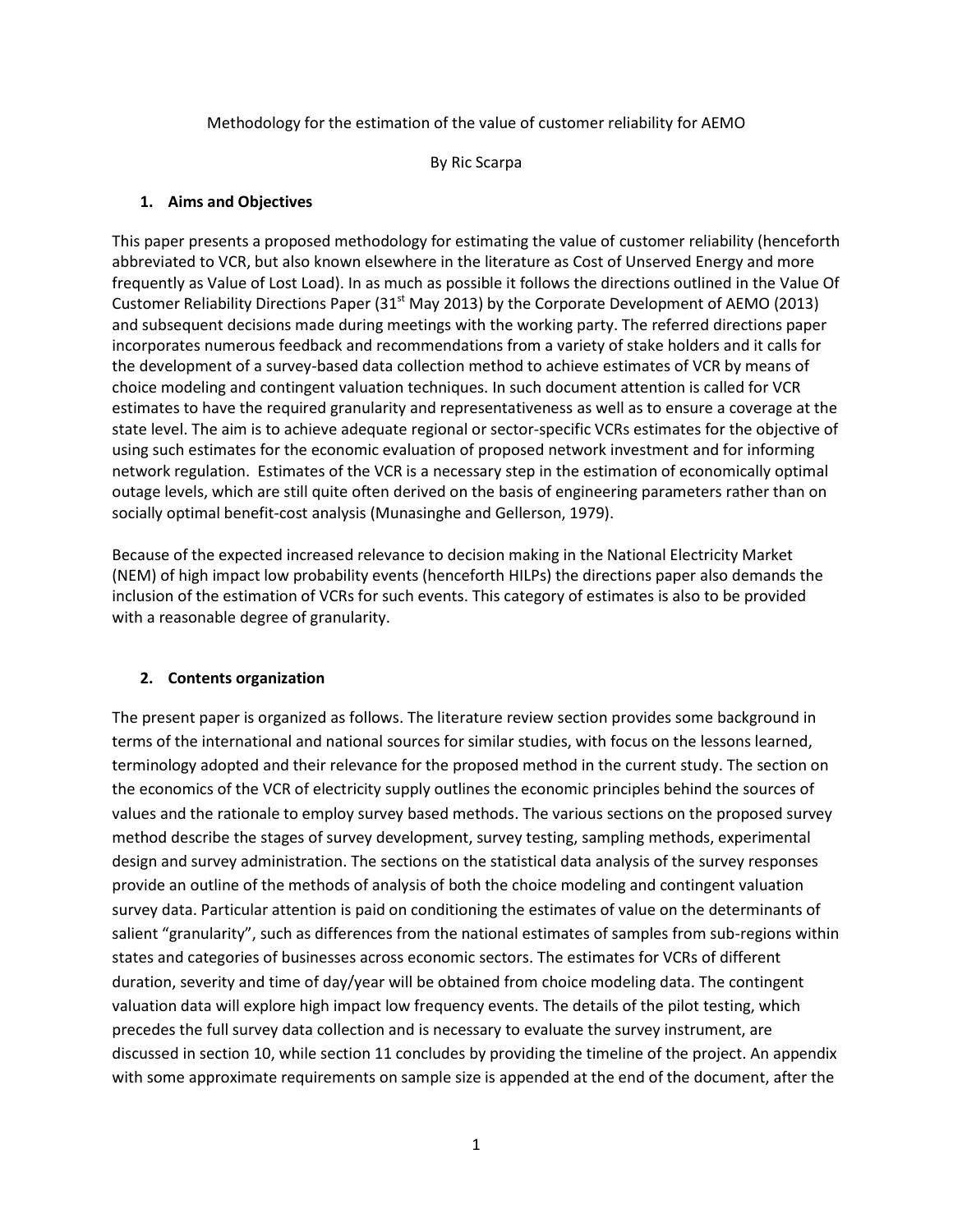list of references which collects previous published works in this area as well as publications cited in the text.

# **3. Literature review**

Stated preference studies on the economic value of the lost load (henceforth VoLL) of electricity (VoLL is a synonym for VCR) or the Unserved Electricity (USE is also a synonym for VCR) have been conducted in several countries. Several literature surveys of the different methods of estimation exists (e.g. Concept Economics, 2008). This literature review concerns mostly papers that have undergone the peer-review process and been published in academic journals, although it includes also technical reports when these were found to be adequately documented.

One of the first studies on VoLL was conducted by Sanghvi in 1982. This early study identifies the factors determining cost to customers as

> "Consequently, from the consumer's perspective, key outage descriptors include: time-of-occurrence, duration, magnitude, warning time, frequency, persistence, and coverage." Page 181.

And in table 5 it reports the use of survey studies to investigate VoLL as early as 1973 in Sweden and in 198-79 in Finland. Talking about the advantages of the survey approach for residential customers in page 194 Sanghvi states:

> "More specifically, the survey approach indisputably provides reliable information about the electricity using opportunity appliance stock, usage patterns and life-styles, demographic and socioeconomic characteristics and the likely impact of an outage on a household's activity schedule."

The use of survey techniques for the valuation of the lost load appears to be the dominant approach in the literature. Amongst the various survey methods the most dominant one is choice modeling (e.g. Blass, Lask and Manski, 2010 report results for Israel; Bliem 2009 reports results for Austria, Karlsson and Martinsson 2008 report results for Sweden; Accent 2008; London Economics 2013). Although alternatives exist. For example, Baarsma and Hop, 2009 in their Dutch study, used a stated preference method similar to choice modeling, i.e. conjoint analysis and argued in its favour. De Noij et al. (2007) used the value of lost production and lost leisure time rather than a willingness to pay approach. Other earlier examples that used survey methods different from choice modeling and based on cost of outages at the household level include Doane et al (1988a) and Wacker et al (1985) and Charles River Associates (2008) for Victoria electricity supply, which used a cost based survey approach. Some studies use a variety of approaches (e.g. Bose et al 2006 report results for a region in India which were obtained in a variety of ways), to mostly cross-validate results across methods.

# **4. The economics of the VCR of electricity supply**

Any investigation of value must be predicated on sound theoretical principles. In general the value of a reliable supply of electricity to users has an indirect value. Electricity customers, households and firms, derive value from the role that electrical power has in the production function that such power is designated to serve. For example, in a residential household a power cut might stop household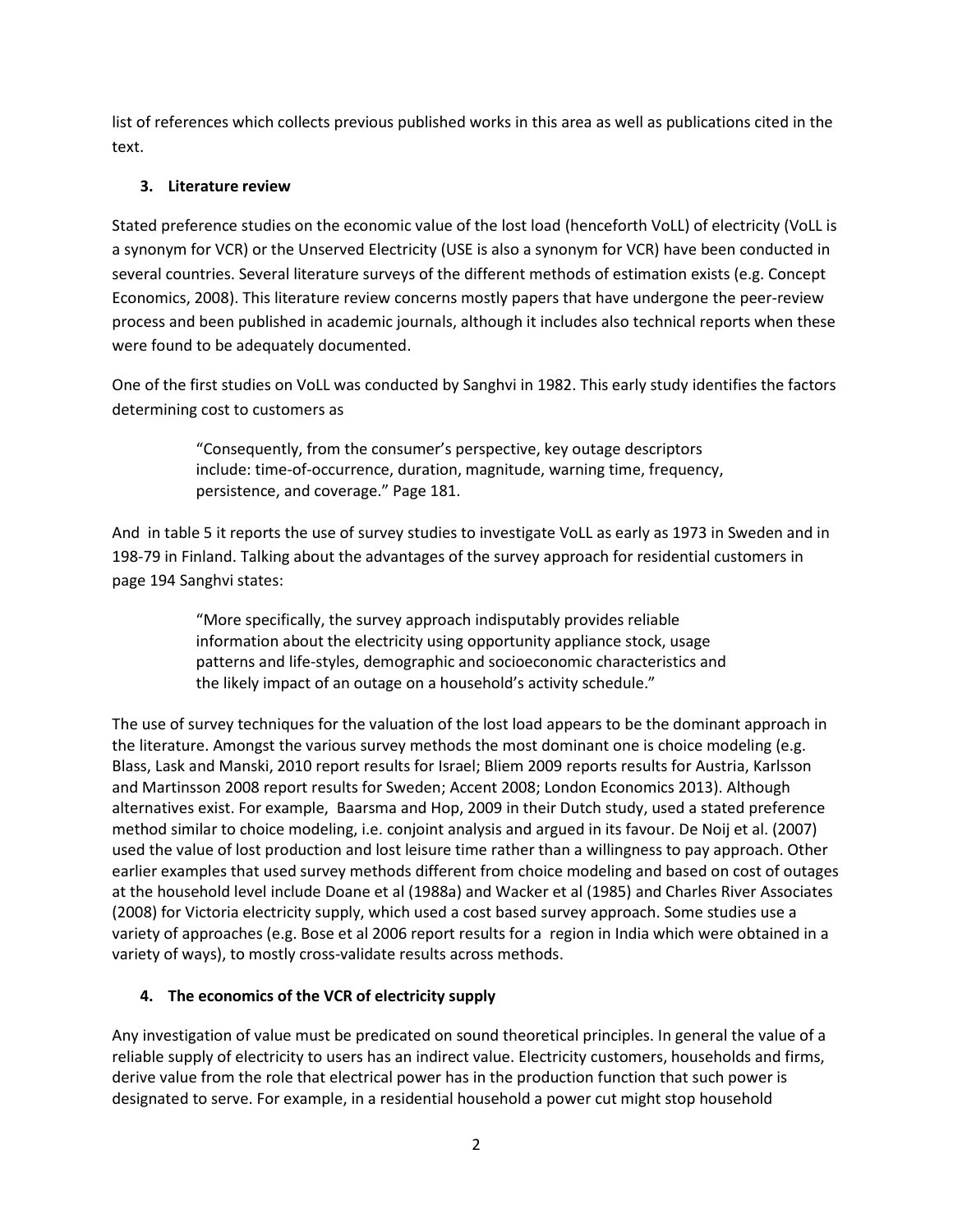members from being able to enjoy a TV program or from obtaining washed clothes by a certain time. This will generate a decrease in the utility of the household. The household welfare is diminished by the maximum amount of money that the household is willing to pay to be indifferent between two states. State A is identified as having a given type of power outage available by paying a given amount. State B is identified as paying a different amount and suffering a different type of outage. The types of outages may differ across states in terms of length, severity, presence of notice, time of the day, etc.

Note that in both cases it is not the lost electricity load (in terms of kW/h) that has value, but what is valued is the intended use of this load to generate utility via the household production function. In most commercial customers, such as firms, the value generated by the reliability of electricity supply is similar. For such firms electricity will in most cases represent a factor input in the production process of the firm, which turns this input in some form of output with an expected revenue. It is the unit cost increase or the loss of revenue associated with the electricity outage that determines value to commercial customers.

In both cases the value is a latent entity, which is difficult to approximate by means of approaches based on substitution costs or surrogates. This because the value of such substitutes or surrogates do not necessarily correlated well with the value of lost utility to the household or the unit cost increase to the firm. And even if they do, the information necessary to determine such substitutes is costly to obtain given the large variability of uses to which the electricity load can be put.

For this reason most applications aiming to estimate such values are based on the principle of latent variable estimation. With this principle it is accepted that the best source of knowledge of value is the agent itself (the customer, be it a household or a firm). Preference variation with respect to the determinants of value, such as outage duration, its frequency and severity, can be elicited by the systematic observation of choices between sets of alternative outage scenarios. In other words, by systematically varying the determinants of value across scenarios and observing which alternatives are preferred it is possible to implicitly estimate VCRs for different agents. Furthermore, the negative consequences of outages are suffered by customers while both in and outside the premises subject to electricity supply contract. A residential customer might have a supply contract for electricity at home, but suffer disutility also for outages experiences while traveling to work or while at work. Similarly, prevention of outages at one location might require technical changes and hence investment in the grid very far away from the location experiencing the outage. This diffuse nature of both the cost of outage prevention and their benefits make grid improvements for outage prevention and reliability increase a quasi-public good, the benefits of which are shared across space and time by all those relying on electricity delivery.

#### **5. Survey method**

In line with the predominant approach, it is proposed to conduct a survey based on choice modeling and validated using contingent valuation questions. Contingent valuation questions will also be used to evaluate the VCR for high impact low probability events, such as outages of one day and one week duration.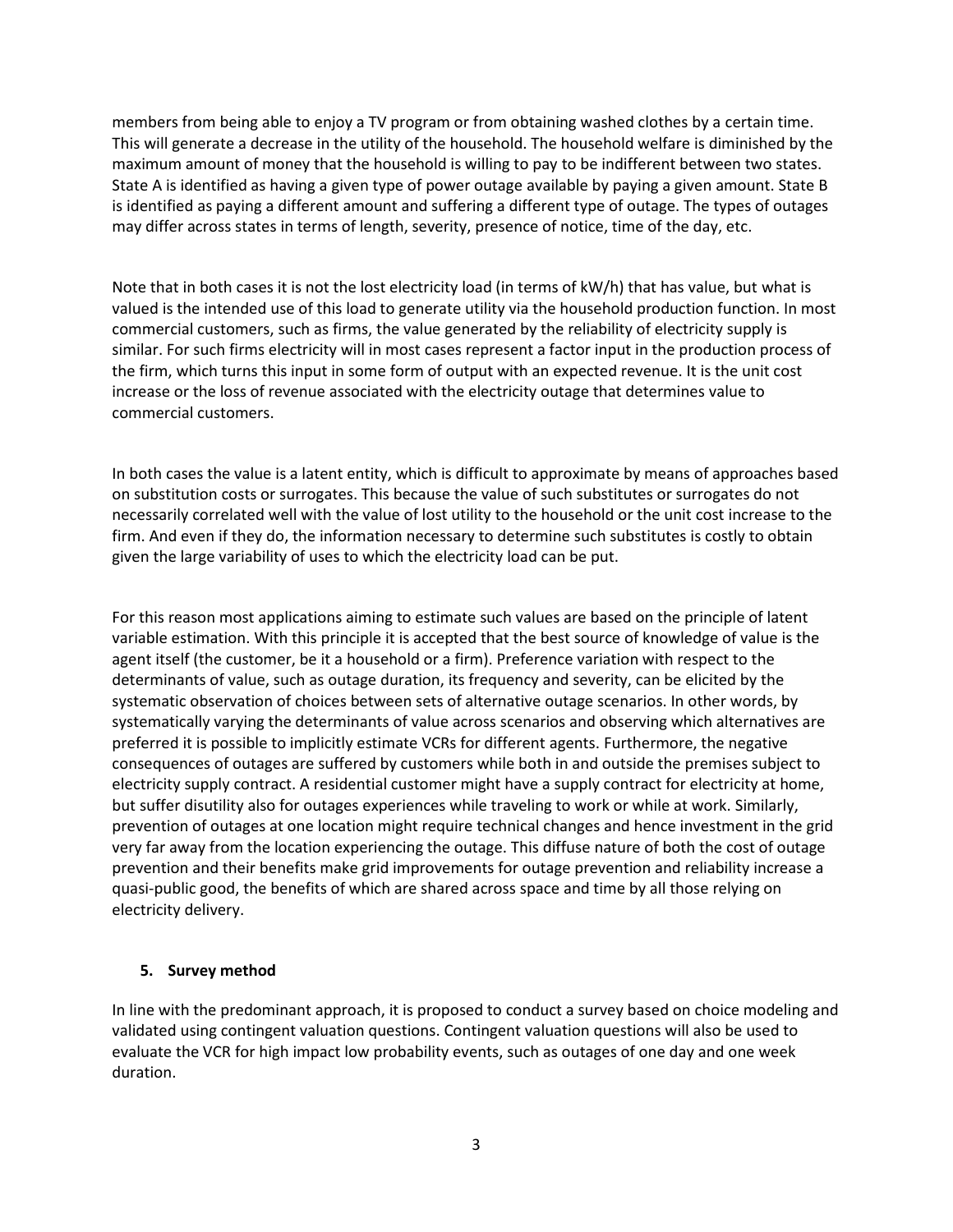The outage attributes (descriptors) and levels we propose to investigate are the following:

- 1. Severity (in terms of how widespread the outage is)
- 2. Duration (1h, 3h, 6h, 12h) [note most other studies use shorter intervals in the long segments]
- 3. Peak/off peak (Peak 7-10am 3-6pm)
- 4. Weekday/weekend
- 5. Summer/winter
- 6. Frequency of occurrence (1, 2 or 3 times a year)
- 7. Bill increase (3 levels expressed as (i)  $\frac{2}{3}$ ,  $\frac{2}{3}$  and  $\frac{2}{3}$  for residential survey and (ii) as percentages of the average monthly bill, 1, 2 and 3 percent for businesses). It is assumed that operators can trace down the bill amounts paid by respondents, or that respondents can give an adequate estimate of their yearly average bill.

The full factorial of the profiles is of dimensions 2×4×2×2×2×3×3=576. When paired it gives (576<sup>2</sup>-576)/2=165,600 different pairs. This is clearly too large a combination to be explored in the study. So, we derived a D-error minimizing (an hence efficient design) from a search over the full factorial to use in the pilot. This design to be used in the pilot, is composed of 48 choice tasks blocked orthogonally in 6 blocks of 8 choice tasks each and allows for identification of interaction effects. It is also envisaged that further experimental design techniques are to be implemented after the pilot results to extract an efficient design. The term "efficient" refers to the fact that more accurate estimates can be delivered by such design, thereby reducing the required sample size. The design to be used in the final survey will be obtain by using a sequential Bayesian approach based on the pilot results. It will enable the identification of interaction effects of interest. For example, there might be scope to test for severity and duration interactions, or duration and peak interaction effects. There is also scope for mixing designs and updating designs at some intermediate stage of the survey. This will enable the use of data collected to be used towards the improvement of the efficiency of the design by using better priors for the unknown coefficients.

The survey will investigate preferences for a common set of attributes across customer categories (residential, small, medium and large business), although each categories will have specific sections to investigate category-specific issues.

Adequate historical data on outages were collected (e.g. historical issuing of outage notices, duration of outages, time of day occurrence etc.) to calibrate the experimental design to some degree of realism.

It is envisaged that respondents can deal with 8 choice situations in choice tasks comparing the reference outage and two outage alternatives. This will give rise to a panel data which is amenable to random parameter estimation, and will enable us to derive respondent-specific estimates of willingness to accept (WTA) compensation for experiencing the outage.

The scenario for payment requires a justification. Initially, for the WTP, the intention was to follow the approach used by Karlsson and Martinsson (2008) in their hypothetical scenario who proposed a connection fee to a back-up electricity board which intervenes in case the main networks fails. The wording used by these authors was: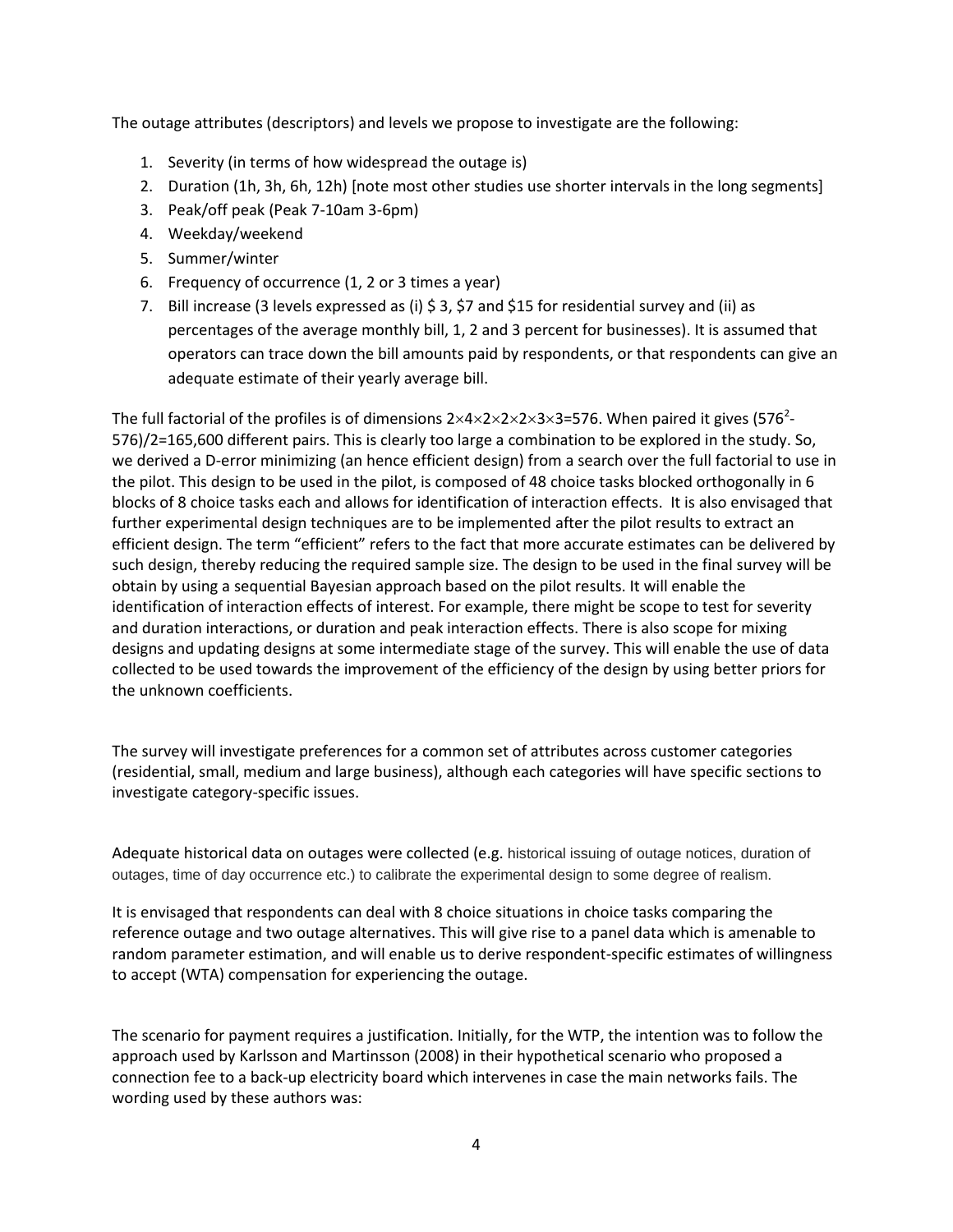"Imagine that there is a possibility of choosing between different contracts with your electricity supplier and that a backup electricity board exists that can be used in the case of a power outage. By connecting to this backup electricity board you can affect the number of power outages that your household will experience. For connection to this service you have to pay a connection fee to the owner of the network."

However, this approach was abandoned following a series of feedback from the retailers in the draft survey. It was hence decided to focus on a WTA approach combined with a benchmarking of value estimation for the reference outage to be obtained by a WTP contingent valuation question.

The scenario for willingness to accept (WTA) will be defined as a reduction in the bill as a consequence of the outage suffered. The reference outage is defined as a minimum inconvenience outage of 1 hour duration, during weekdays, off-peak time, in winter, localized and providing no compensation occurring with a frequency of twice a year.

The following page illustrates a variety of high profile peer-reviewed studies that have explored attributes 4, 5 and 6 above. Because of the strong evidence of relevance for value of these attributes in the extant literature we recommend their inclusion in the survey despite the fact they were not mentioned in AEMO's directions paper.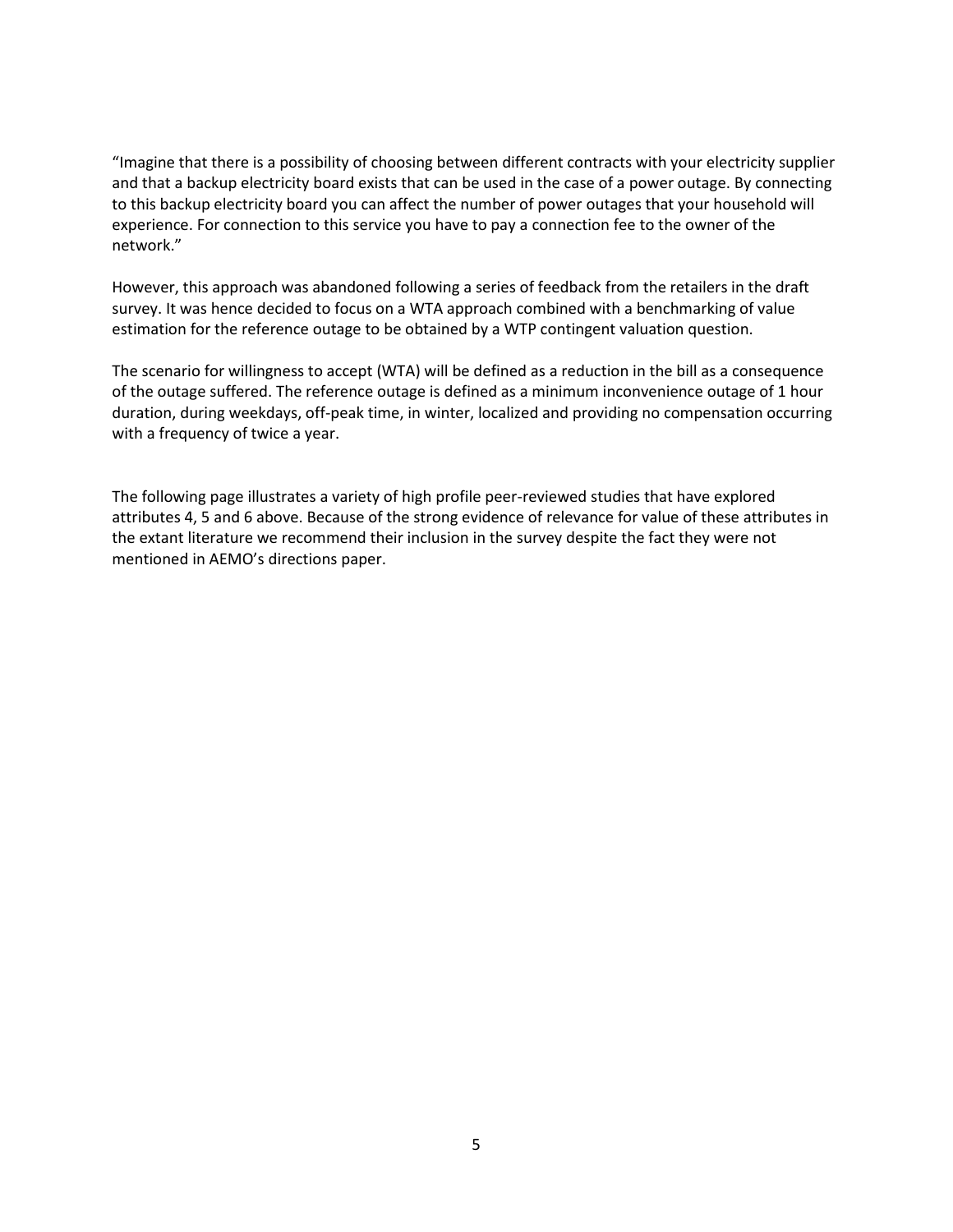|                                    | Day of the week<br>(weekday or weekend). | Season (summer or winter). | The issuing of notices<br>before the outage. |  |
|------------------------------------|------------------------------------------|----------------------------|----------------------------------------------|--|
| Abdullah & Mariel 2010             |                                          |                            | $x$ (# of planned outages)                   |  |
| Accent 2008                        |                                          |                            | х                                            |  |
| Baarsma & Hop, 2009                | X                                        | X                          | X                                            |  |
| Beenstock, Goldin & Haitovsky 1998 | $\mathsf{x}$                             | X                          | X                                            |  |
| <b>Blass, 2010</b>                 | X                                        | X                          | $\mathsf{x}$                                 |  |
| <b>Bliem, 2009</b>                 |                                          |                            | x                                            |  |
| Bose et al, 2006                   | X                                        | X                          |                                              |  |
| Carlsson & Martinsson 2008         | X                                        |                            |                                              |  |
| Carlsson & Martinsson 2011         |                                          |                            | x                                            |  |
| AAG & Train, 2000                  | X                                        | X                          |                                              |  |
| Hartman, Doane & Woo, 1991         | $\mathsf{x}$                             | X                          | X                                            |  |
| Kjolle, Knut & Kvistein 2008       | X                                        | X                          |                                              |  |
| London Economics, 2013             | X                                        | X                          |                                              |  |
| McNair, Bennett & Hensher 2011     |                                          |                            | x (# of planned outages)                     |  |
| Moeltner & Layton 2002             | X                                        |                            |                                              |  |
| Pepermans 2011                     |                                          | X                          | X                                            |  |
| Soderberg & Magnus 2007            |                                          |                            | x (# of planned outages)                     |  |
| Willis & Garrod 1997               |                                          |                            | x (notice period)                            |  |
| Bertazzi, Fumagalli & Shiavo 2005  | X                                        |                            |                                              |  |
| Kariuki & Allan 1996               |                                          | X                          | x                                            |  |

Table 1. Use of outage determinants in previous survey studies.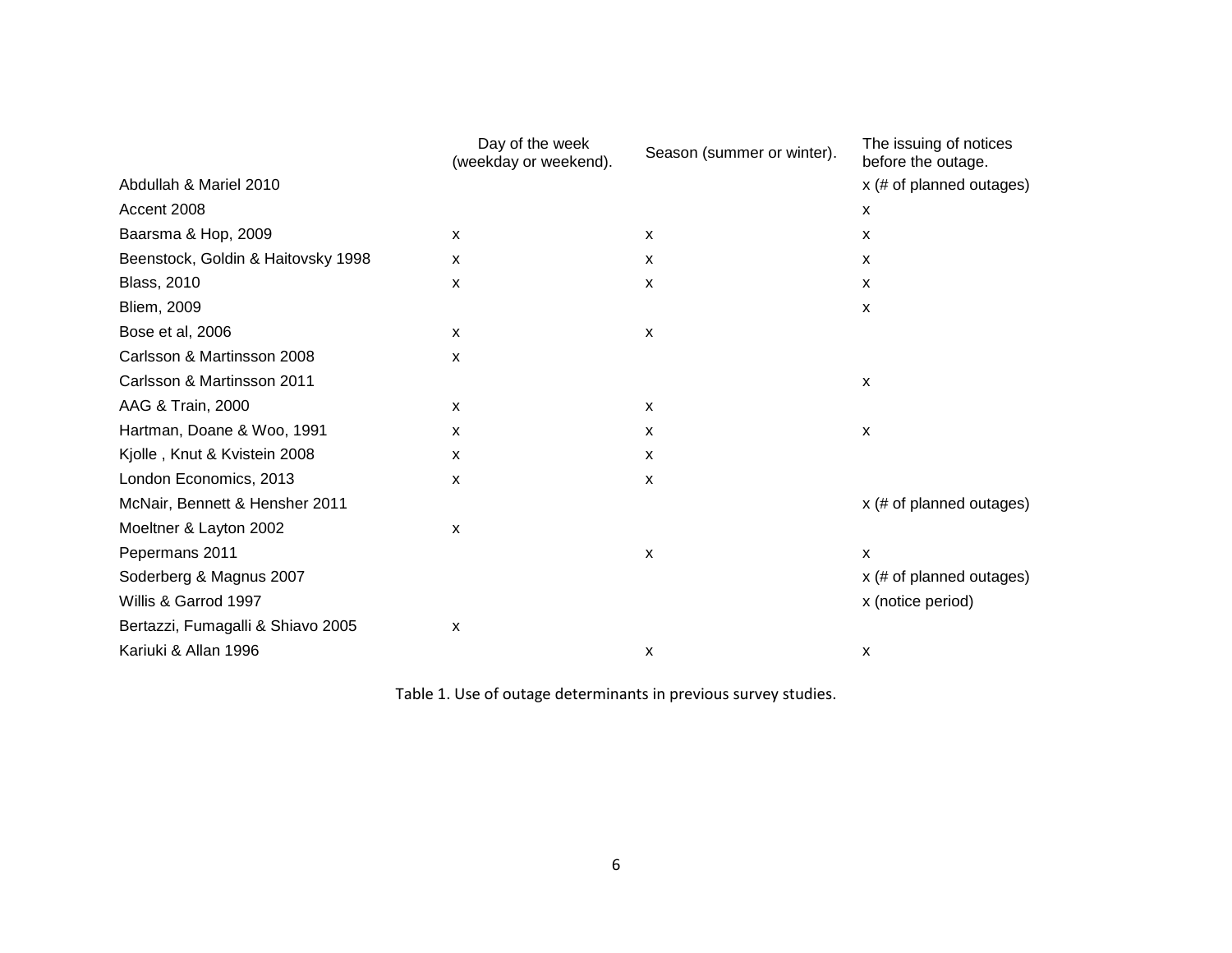#### **6. Survey mode**

It is proposed that the survey be administered prevalently on-line, with a potential supplement of faceto-face computer aided personal interviews (CAPI) surveys. The CAPI and the on-line surveys will guarantee adaptability of survey context to the type and location of respondent. It will also secure automatic data capture. Finally, it will enable the automatic update of the survey experimental design, should the design need to be updated during the period of data administration. Experimental design updates while the survey is in the field have been shown to be valuable in increasing the overall efficiency of the estimates from the final sample. This is achieved thanks to the development of sequentially better Bayesian priors (Scarpa et al. 2007) and verification of the quality of initial priors.

Respondents will be given unique identifiers linked to their IP numbers or to cookies, so that repeat survey administration from the same respondent is prevented. Respondents may also be asked if they are willing to repeat the survey at a later stage and hence provide an e-mail address for subsequent contact or if they can forward the survey link to acquaintances of theirs living locally to produce a snowball sub-sample to be treated separately. A second survey may be mailed out to those available with an improved design using better Bayesian priors for the utility coefficients. Such design would be specific to the segment to which the respondent belongs. This second survey might not be necessary, but it might improve the definition of the granularity we seek to characterize.

Snow-balling is the practice of asking respondents recruited in a representative sample to forward by email invitations to participate in the survey to other people. This is a practice that might be of use if the density of the sample is thin in certain nodes as respondents will probably know of neighbors that might be induced to take part. In the on-line survey provision can be made for respondents to receive instructions on how to forward the invitation to others to increase the sample size. Snow-balled respondents will be identified as such by specific identifiers so as to test the sensitivity of the results to their inclusion/exclusion in the active sample.

It is acknowledged that by employing exclusively web-based surveys some groups might be systematically under-represented because they have no access to the web. If evidence of unrepresentativeness of sample-selection will emerge in the final sample then face to face surveys may be needed to supplement the final sample with a representation of customers who lack web-access. So, it is important to make provision for a fraction of surveys to be conducted in person, possibly via CAPI (computer aided personal interviews) with the market research firm in charge of survey administration. To be viable the average survey length should be contained below the 20-25' duration at most. Duration will be tested during the pilot survey.

#### **7. Hypothetical bias prevention**

As in all survey research designed to elicit value from hypothetical statements or intention to act, this research is vulnerable to some degree of hypothetical bias. This bias is the difference between the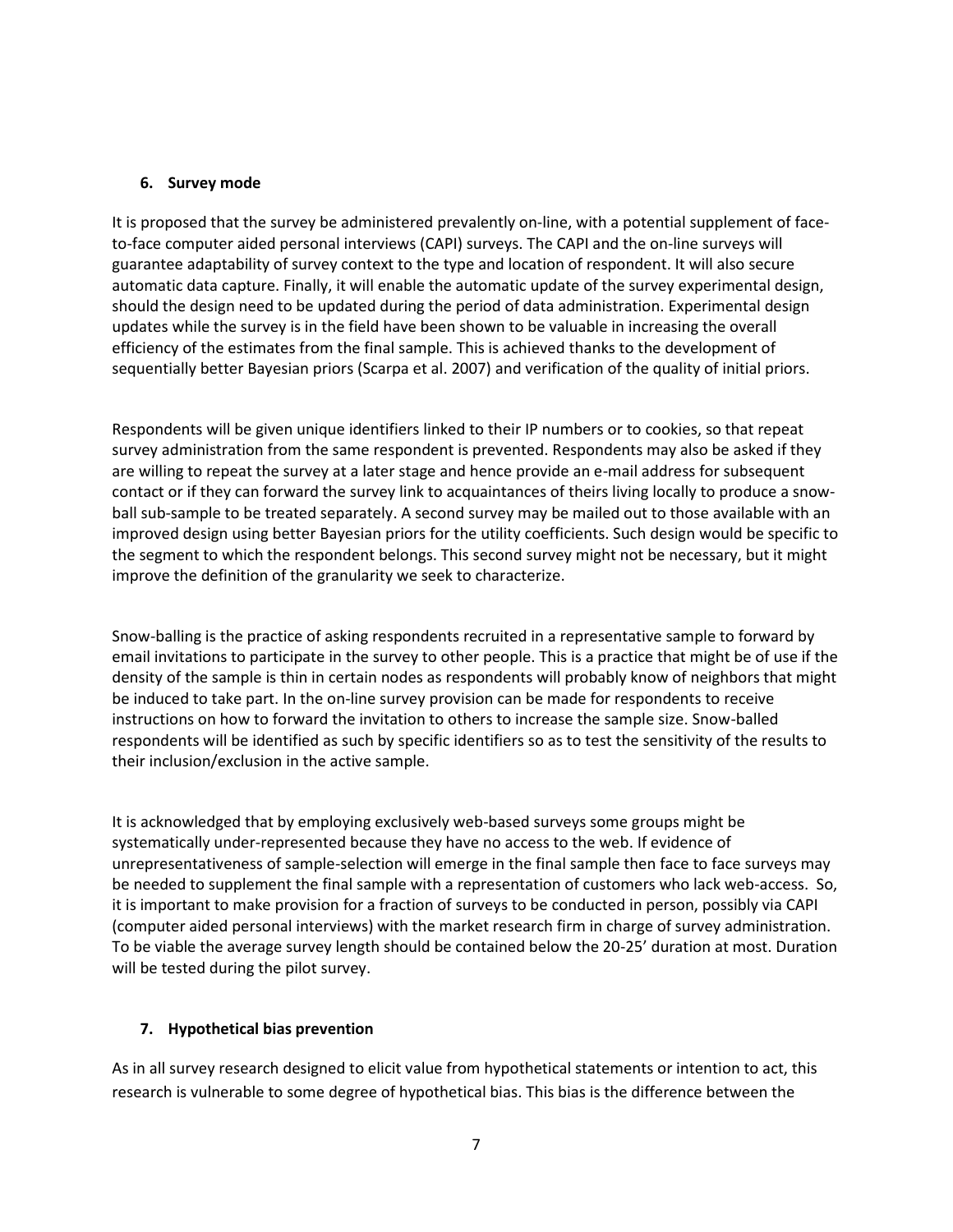estimated values from stated survey data and the real values that underlie human action. Despite best intentions people are well known for experiencing differences between intentions and actions, and even large differences between statements and actions.

A large amount of research has been conducted to use entreaties to decrease this source of bias in hypothetical surveys. Various approaches have been proposed in the past (Brown et al, 2003) such as budget constraint reminders (Loomis et al 1994, Loomis et al 1996), cheap talk scripts (Cummings and Taylor 1999; List 2001; Aadland and Caplan 2002, Carlsson et al. 2005; Bosworth & Taylor, 2012) and more recently promising and honesty priming (Jacquemet et al. 2011; Jacquemet et al. 2013; Pashler et al. 2013), which are based on concepts developed in social psychology and work at an unconscious level on respondents. The survey will use a set of these approaches so as to ensure and also test in this context the effect of using such approaches.

Budget constraint reminders simply remind respondents that money that is hypothetically destined to purchasing a lower impact outage contract is not available for other uses or expenditure. Cheap talk scripts are scripts that are written to alert respondents to the frequently observed difference between statement on hypothetical behavior and real behavior. Honesty primers are more subtle approaches and are implemented by asking respondents to engage with grammatical tasks (such as composing a sentence or identifying the word with closest meaning to another word) that expose them to words such a honesty, truth, genuine, real, correct, etc. that "prime" the subject to be truthful. The effectiveness of these will be tested in the pilot by including them in one out of five pilot respondents.

## **8. Granularity Estimates and Sampling Plans**

The direction paper (section 3.2) explicitly states that "All stakeholders supported more granular VCRs, such as sector-specific and location-specific VCRs." And that: "disaggregated information by location including CBD, metro, rural long, and rural short—has been used in setting the targets for the distribution Service Targets Performance Incentive Scheme (STPIS)". Finally: "… that more granular VCRs—ones that distinguished between different types of outages (timing or duration)—would better reflect consumer needs."

Because of the paucity of previous studies, it is impossible to say ahead of time whether VCR estimates are going to be different between each `granule' and the VCR estimate at the state level, and if so by how much. In statistical terms the development of a sampling scheme requires the definition of the expected magnitude of the difference since the statistical significance of difference estimates will depend on its size as well as other factors determining VCR values across sub-populations subject to sampling. In the absence of any previous study looking at differences in VCR estimates across states, sub-regions and transmissions nodes, it is difficult to develop a specific sampling scheme. So, it is accepted that this first study will constitute a first step in uncharted territory.

The task is therefore that of establishing a sampling plan that is adequate to detect differences between each sub-region within the six Australian Commonwealth states under investigation (Queensland, New South Wales, South Australia, Tasmania, ACT and Victoria) for two categories of customers, residential and businesses. The business category is further divided into 3 energy consumption categories (small, medium and large) and three economic sectors (primary, secondary and services). Sub-regions are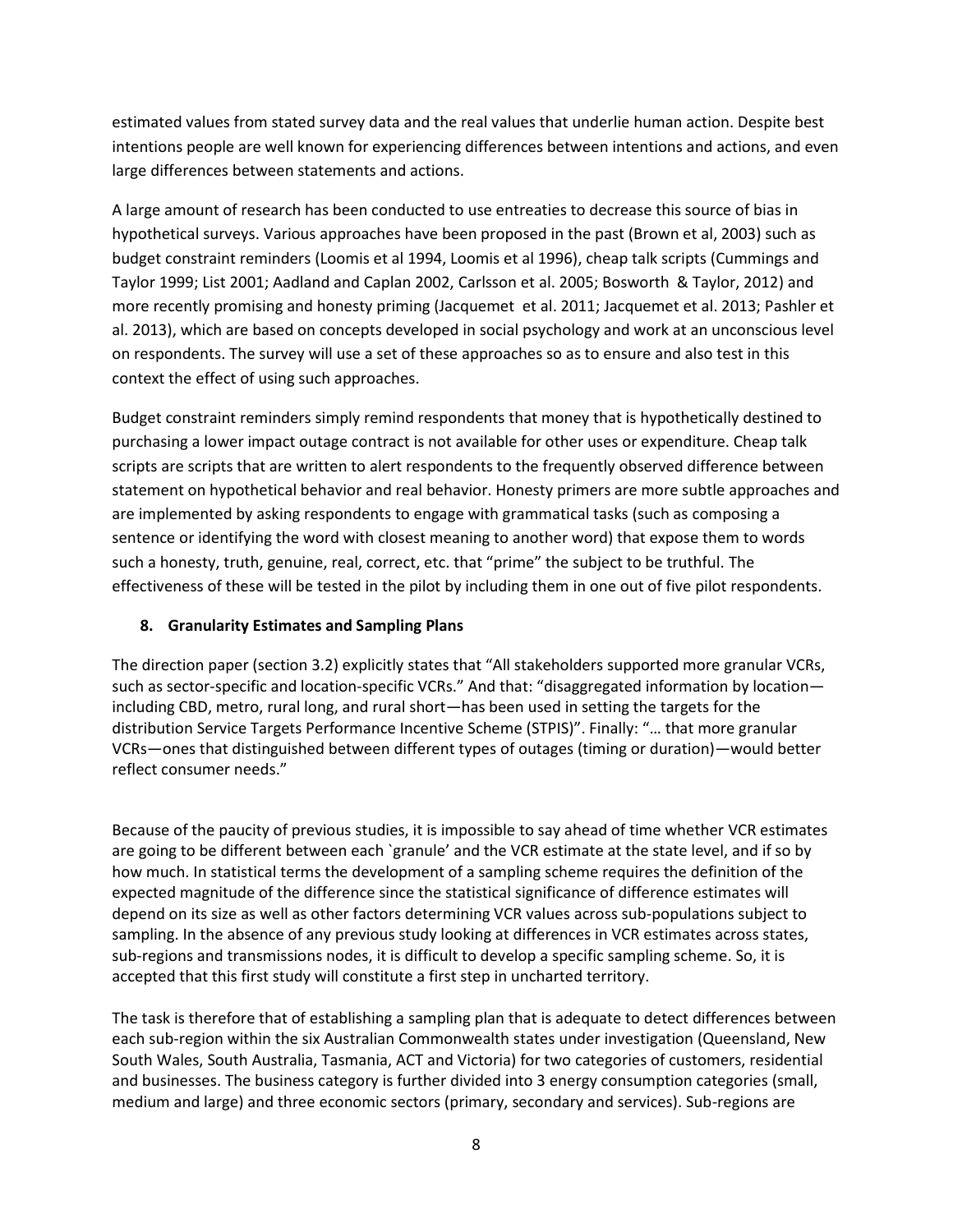clusters of geographically contiguous transmission nodes, grouped using various criteria, including the types of development (CBD, urban and rural). So, the sampling is based on two levels of geographical stratifications, one at the state level, which is necessary to ensure the derivation of good state level estimates of VCR; the other at the sub-region level, which ensures the coverage of the necessary rural, urban and CBD strata. It is also based on two categories of customers, residential and business, the latter of which is further segregated by size and economic sector. In the appendix we report the suggested sampling plan for each of the sub-regions.

The sampling plan is mostly determined by the degree of accuracy expected for the granularity of the location-specific estimates on the grid. While a node-level coverage is ultimately desirable, it resulted too expensive to achieve in the absence of previous information because of the need of an extremely large sample. In some nodes with low density of NMIs it is simply impossible to sample. So, it is proposed that estimates of VCR be obtained by spreading the sampling at the sub-region level across a sufficiently large number of nodes, but with a density of observations of at least 30 per node in residential samples and 20 per node in the business sample. A 10% sample size is to be withheld and allocated, if needed, at the end to those nodes that require higher density. This node-level coverage should be sufficient to ensure that sufficient variability exists to develop a VCR transfer function at the node level with which to predict VCR values for those nodes that will not be covered in the survey, but for which the determinants of VCR levels are known.

### **9. Statistical analysis of the choice modeling survey data and VCR computation**

The choice data analysis will use conditional logit and panel mixed logit panel models (Train 2003). Conditional logit modeling is the classic/basic approach to choice data analysis, but many reports do not go much further (e.g. London Economics 2013). The mixed logit panel models will enable us to identify individual specific estimates, which are useful for the description of the granularity of interest using posterior estimates.

Socio-economic covariates will be used to identify node-specific and customer-category effects. With adequate sample recruitment, if difference exists across such categories, they should be tested for in the structural model of random utility choice probability. For example, Customer type (residential, and small/medium/ commercial); customer location (connection point and CBD, urban and rural) and customer specific peak/off peak hours will be tested for. Ancillary information on household composition and commercial activity will also be used to condition estimates on meaningful observable variables.

Models can also be estimated for sub-samples of respondents living in clusters of nodes and in specific states or regions. Alternatively, the significance of dummy variables for these sub-samples can be tested in structural probability models.

In terms of the derivation of VCR estimates, a full specification search will be conducted over a range of models to identify the best fitting one to the data. The models will be estimated on the choice data collected. Estimates of value are derived by hypothesizing a utility function based on the factors of the outage.

Let's use the following acronyms: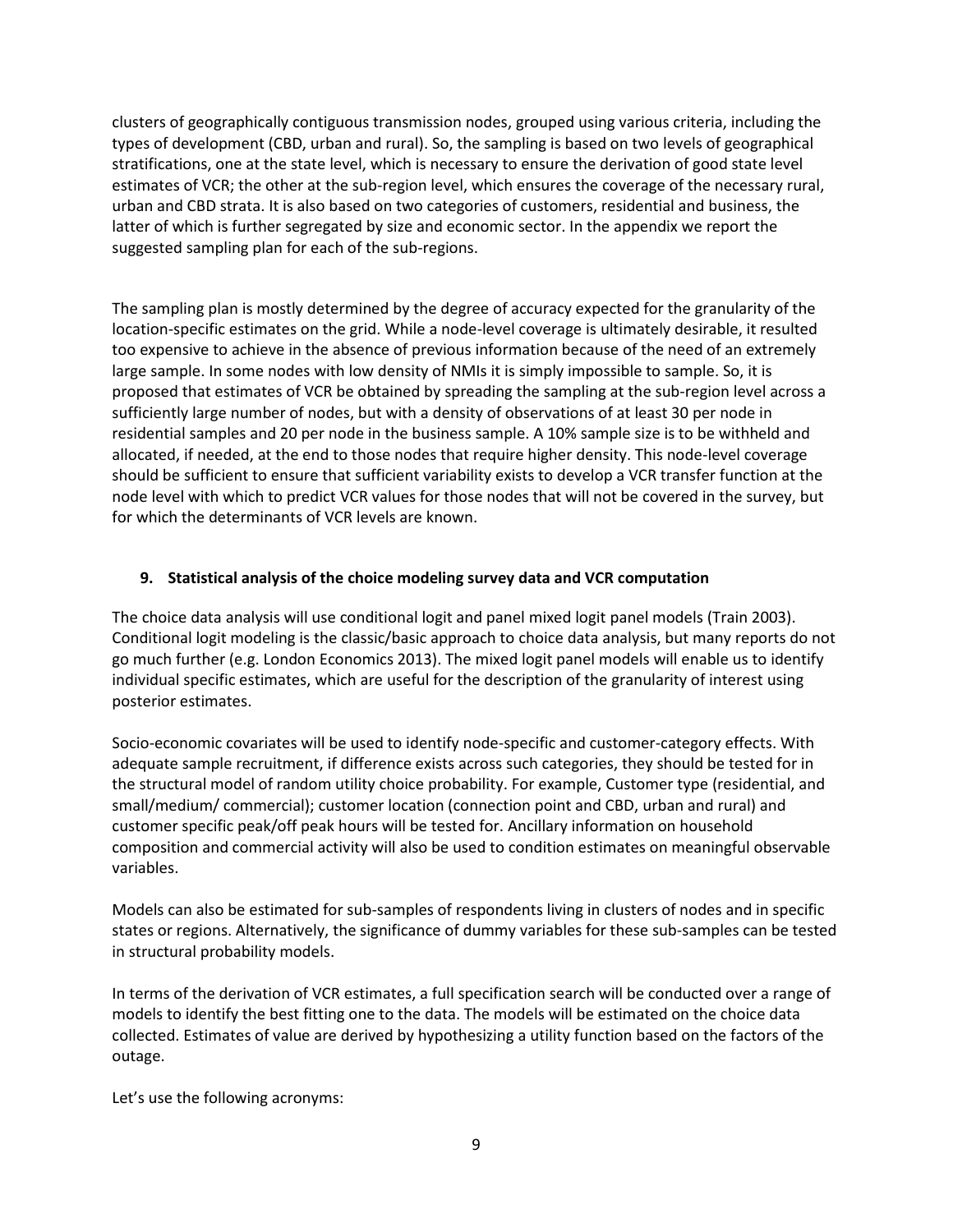$DUR = 1$ , 3, 6 and 12 hours duration;  $PEA = 1 \rightarrow$  peak time; WEA =  $1 \rightarrow$  week-end;  $SEA = 1 \rightarrow$  winter;  $SEV = 1 \rightarrow located$ PRI = \$3, \$7, \$15 /month (compensation in terms of reduction of bill);  $FREQ = 1, 2, 3$  times a year.

The utility function of an outage may be defined as:

$$
U = \beta_1 DUR + \beta_2 PEA + \beta_3 WEA + \beta_4 SEA + \beta_5 SEV + \beta_6 PRI + \beta_7 FREQ + \varepsilon
$$

In fact, it can be more complex than this since the design allows for interaction effects at the single level. But this should suffice for an example.

The value of the reference outage will be determined by a contingent valuation question, and any other outage can be derived from this reference (which is present in all choice tasks made by respondents) by using the estimates of the betas, which will be obtained from the observed choices of the experimental design.

This will produce  $2\times4\times2\times2\times2\times3 = 192$  variants of profiles.

The marginal value of each factor is to be found by a ratio. At the numerator of the ratio we have the first derivative of utility over any factor, at the denominator the derivative over the proposed monetary compensation:

$$
W_{DUR} = \frac{-\partial U_{\partial DUR}}{\partial U_{\partial PRI}} = \frac{-\beta_1}{\beta_6}
$$

From the derivation of these values, each of which can be used to derive a specific outage in terms of the outage factors, the implicit value of the loss of the load of each outage can be derived. This will require assumptions on the loss of load to be associated with the specific outage which AEMO should be able to make on the basis of the knowledge of the data obtained from the survey and other data.

For example, assume we want to find the value of an outage happening in winter weekday, in peak hours and lasting 3 hours. The estimated value from the CVM data will give us the value assigned to the reference outage, which lasts 1 hour, takes place off peak at winter in weekdays. The outage of interest is probably valued more than the reference because of being in peak time and lasting 2 hours longer. The estimate can of this new outage is to be found by using the CVM estimate for the reference outage and the betas for hours and peak time:

$$
W = CVM + \frac{-\beta_1}{\beta_6} + \frac{-\beta_2}{\beta_6}
$$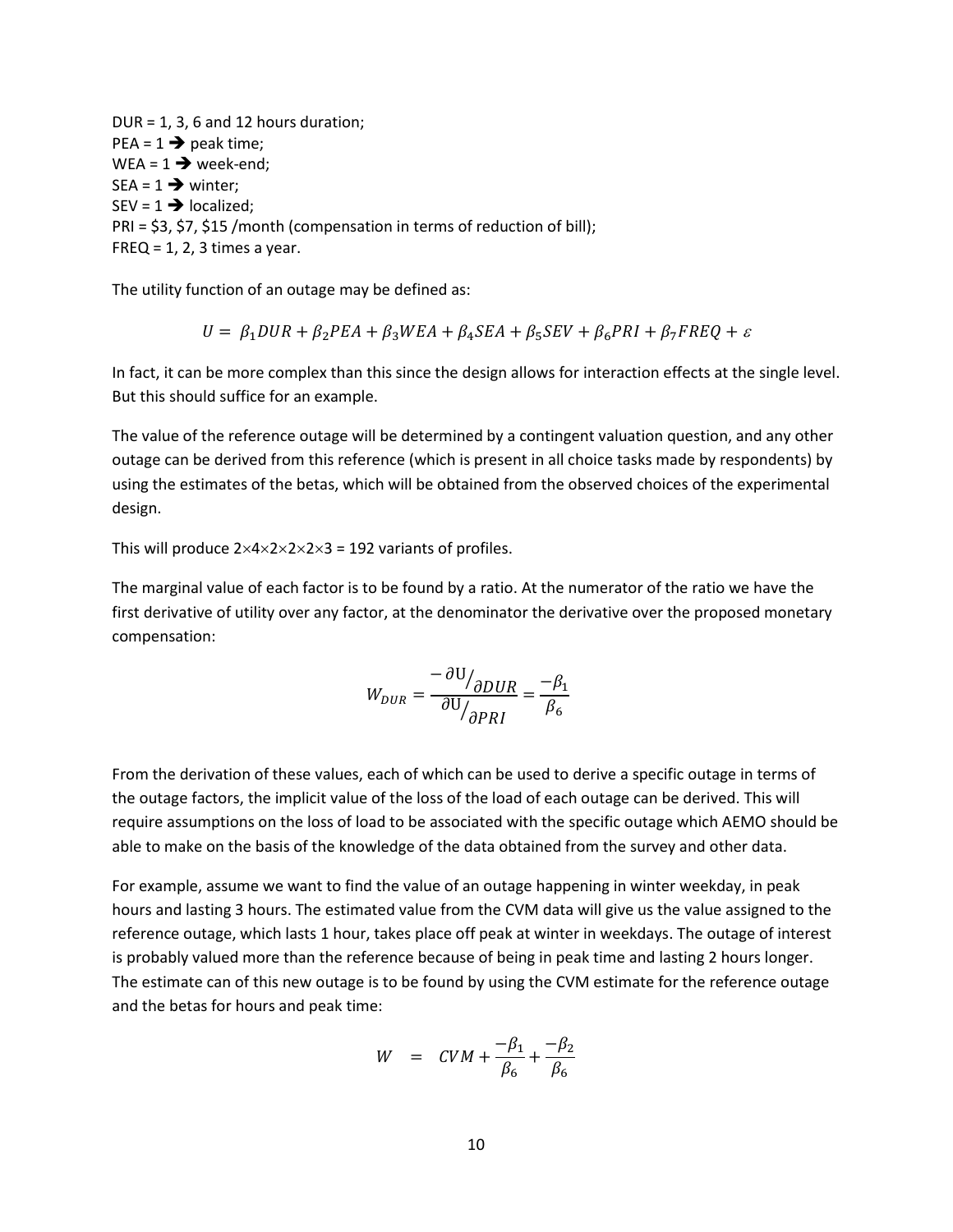Similarly, any other combination can be constructed from this. In as much as AEMO is capable of defining the loss of load for such an outage at the household level in kWh the computation can be conducted to retrieve the VCR in \$/MWh.

This is a simple example, but much more sophisticated VCR estimates can be allowed by this data collection. For example, the data allow the derivation of this at the individual respondent level, using the panel nature of the choice responses.

## **10. Statistical analysis of the contingent valuation survey data**

It is proposed to use a probabilistic payment card to elicit maximum WTP values for high impact low probability outages, such as one day and one week duration outages with very low frequency of occurrence (once every 3 years or once every ten years, or whatever deemed adequate). Probabilistic payment cards show a range a values each is associated with a range of probabilistic statements concerning payment.

For example, consider the percentages of the average yearly bill of 1, 2, 3, 4 and 5% and the statements: Certainly yes, Probably yes, undecided, Probably not, certainly no. The proposed payment table would be:

| Percent increased | would         | would        | I am      | would        | would         |
|-------------------|---------------|--------------|-----------|--------------|---------------|
| of average yearly | certainly pay | probably pay | undecided | probably NOT | certainly NOT |
| bill              | it            | it           |           | pay it       | pay it        |
| 1%                | x             |              |           |              |               |
| 2%                |               | x            |           |              |               |
| 3%                |               |              |           |              | x             |
| 4%                |               |              |           |              | x             |
| 5%                |               |              |           |              |               |

Table 2. Example of probabilistic responses in contingent valuation studies.

Respondents will be asked to cross the adequate cells, an instance of which is shown above. The above approach has the advantage of allowing degrees of uncertainty to respondents, and support a variety of sensitivity tests in the analysis of responses.

The identification of what constitutes a credible HILP outage event should be defined in terms of its frequency and duration for different nodes and part of the network on the basis of historical data.

## **11. Pilot testing**

The pilot testing has the objective of making sure that the survey is actionable in the field, the design is adequate and the average response time within the target limit of 15'. The results from this should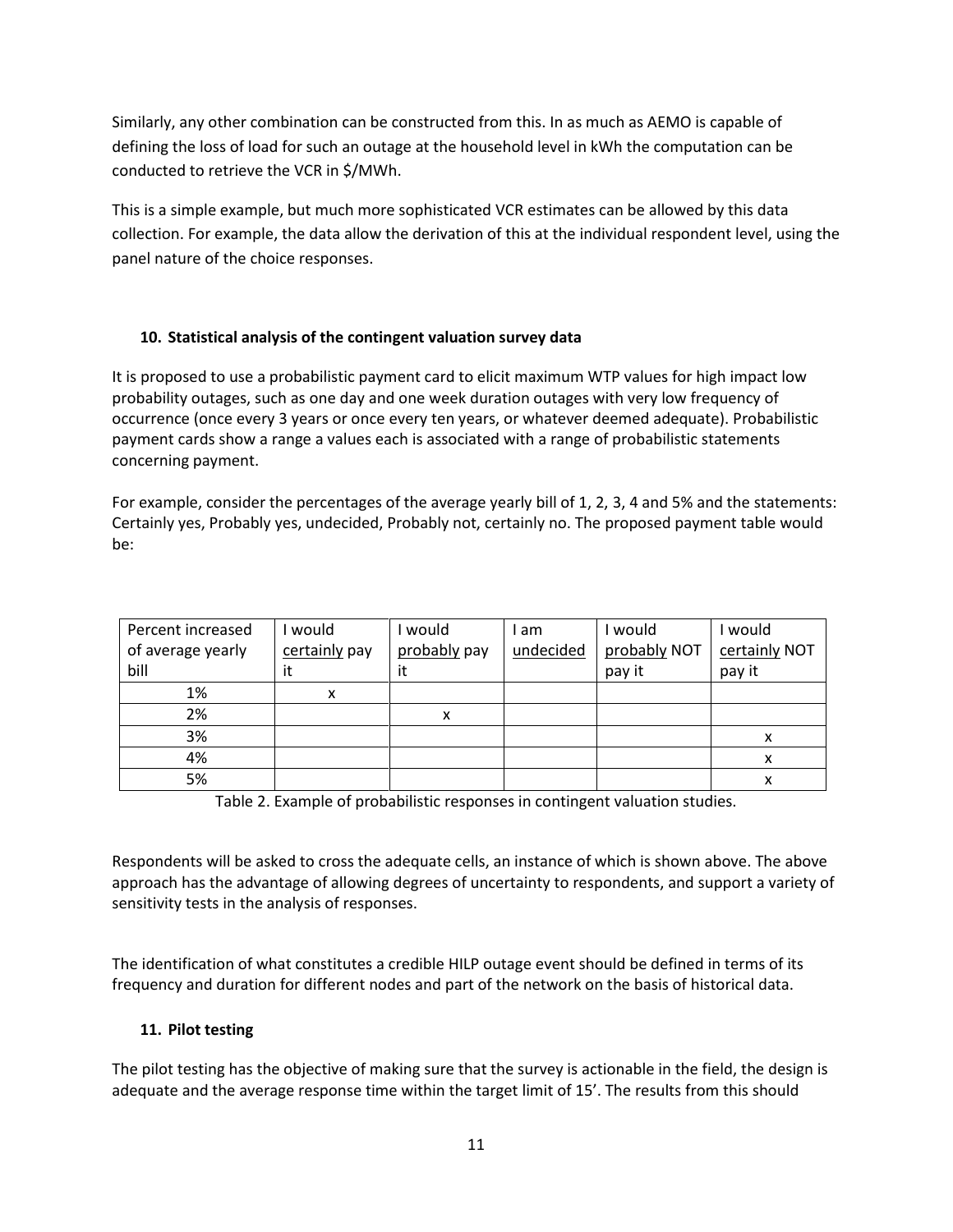enable us to adjust the experimental design, fix any problem with the software and measure the duration of the survey, as well as give an idea of the expected response rate in the final survey. An early execution of the pilot may also alert us to any serious oversight and give us the time to modify the survey instrument accordingly.

The idea has been suggested of using the pilot as a first proper survey for the broad estimates of a basic set of outage types (restricted set of attributes), to meet some of the broad objectives and derive some priors to use in the efficient design to implement in the proper survey. Piloting should take place at the state level with adequate sub-samples for the different customers groups.

The respondents needed to conduct the pilot at the state level. For each state are: (1) 50 residential customers; (2) 20 Business medium customers and (3) 20 Business low customers and (4) 5 large customers for each sector (agriculture, primary production, health provision, etc.).

#### **12. References**

- Aadland, David and Caplan, Arthur J., (2002).Cheap Talk Reconsidered: New Evidence From CVM Economic Research Institute Study Papers. Paper 253.http://digitalcommons.usu.edu/eri/253
- Abdullah, S. & Mariel, P. (2010), 'Choice experiment study on the willingness to pay to improve electricity services', Energy Policy 38(8), 4570--4581.
- Accent, 2008, Expectations of DNOs & Willingness to Pay for Improvements in Service, Final Report to OFGEM, July 2008
- AEMO Corporate Development, 2013, " value of customer reliability directions paper"
- Australian Energy Market Operator (2013) Value of Customer Reliability Issues Paper
- Australian Productivity Commission (2012) Electricity Network Regulatory Frameworks Draft Report
- Baarsma, B. E. & Hop, J. P. (2009), 'Pricing power outages in the Netherlands', Energy 34(9), 1378--1386.
- Beenstock, M.; Goldin, E. & Haitovsky, Y. (1998), 'Response bias in a conjoint analysis of power outages', Energy Economics 20(2), 135--156.
- Beenstock, M.; Goldin, E. & Haitovsky, Y. (1998), 'Response bias in a conjoint analysis of power outages', Energy Economics 20(2), 135--156.
- Billinton, R.; Tollefson, G. & Wacker, G. (1993), 'Assessment of electric service reliability worth', International Journal of Electrical Power & Energy Systems 15(2), 95--100.
- Bosworth, R. & Taylor L. O., 2012[. Hypothetical Bias in Choice Experiments: Is Cheap Talk Effective at](http://ideas.repec.org/a/bpj/bejeap/v12y2012i1p1-28n56.html)  [Eliminating Bias on the Intensive and Extensive Margins of Choice?,](http://ideas.repec.org/a/bpj/bejeap/v12y2012i1p1-28n56.html) [The B.E. Journal of](http://ideas.repec.org/s/bpj/bejeap.html)  [Economic Analysis & Policy,](http://ideas.repec.org/s/bpj/bejeap.html) De Gruyter, 12(1):1-28, December.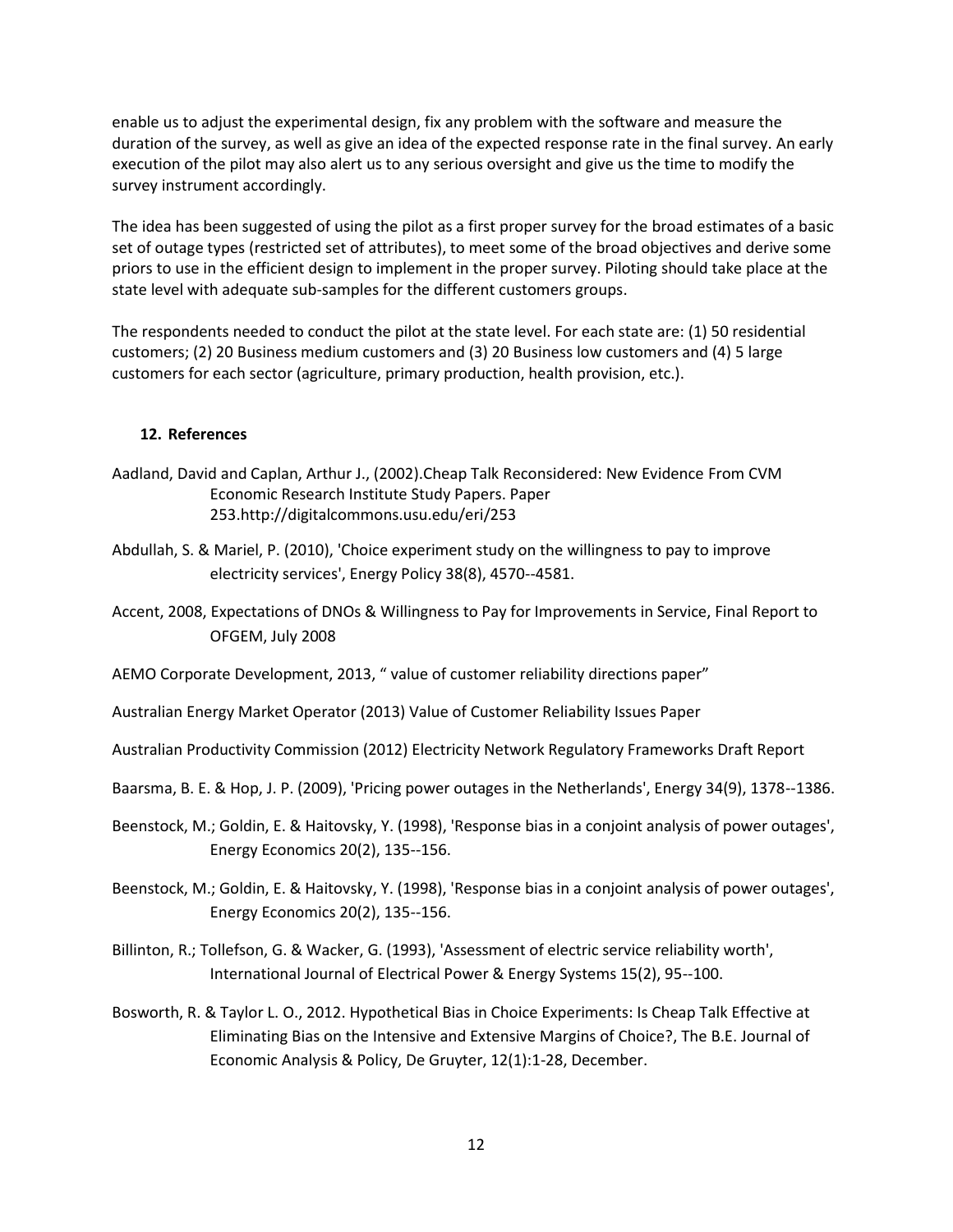- Brown, T.C., Ajzen I. and D. Hrubes 2003. Further tests of entreaties to avoid hypothetical bias in referendum contingent valuation, Journal of Environmental Economics and Management, 4:353–361
- Carlsson, F. & Martinsson, P. (2008), 'Does it matter when a power outage occurs?—A choice experiment study on the willingness to pay to avoid power outages', Energy Economics 30(3), 1232--1245.
- Carlsson, F., and Martinsson, P. (2008) Does it matter when a power outage occurs? A choice experiment study on the willingness to pay to avoid power outages. Energy economics, 30(3), pp. 1232-1245
- Carlsson, F., P. Frykblom, and C.J. Lagerkvist.2005. Using Cheap Talk as a Test of Validity in Choice Experiments. Economics Letters 89: 147–152.
- Carlsson, F.; Martinsson, P. & Akay, A. (2011), 'The effect of power outages and cheap talk on willingness to pay to reduce outages', Energy Economics 33(5), 790--798.
- Commission, P. & others (2012), 'Electricity Network Regulatory Frameworks, Draft Report', October, p. iv.
- Concept Economics (2008) Investigation of the Value of Unserved Energy Stage 1 Report Electricity Engineers' Association (2013) Guide for Security of Supply Discussion Draft – Jan 2013
- Concept Economics (2008), 'Investigation of the value of unserved energy', Stage 1 Report for the Electricity Commission.
- Cummings, R.G. and L.O. Taylor, (1999). Unbiased value estimates for environmental goods: a cheap talk design for the contingent valuation method, Amer. Econom. Rev. 89 649–665.
- Damigos, D.; C.Tourkolias & D.Diakoulaki (2009), 'Households' willingness to pay for safeguarding security of natural gas supply in electricity generation', Energy Policy 37, 2008-2017.
- De Magistris,T. A. Gracia, and R. M. Nayga, JR. On The Use Of Honesty Priming Tasks To Mitigate Hypothetical Bias In Choice Experiments, Amer. J. Agr. Econ. 95(5): 1136–1154;
- de Nooij, M.; Koopmans, C. & Bijvoet, C. (2007), 'The value of supply security: The costs of power interruptions: Economic input for damage reduction and investment in networks', Energy Economics 29(2), 277--295.
- Doane, Michael J., Raymond S. Hartman, and Chi-Keung Woo (1988a). "Household Preference for Interruptible Rate Options and the Revealed Value of Service Reliability." Energy Journal Electricity Special Issue: 122-133.
- Hickling, R. (2011), 'VALUE OF CUSTOMER RELIABILITY ISSUES PAPER', .
- Jacquemet, N., A.G. Jame, S. Luchini, and J.F. Shogren. 2011. Social Psychology and Environmental Economics: A New Look at Ex-Ante Corrections of Biases Preference Evaluation. Environmental Resource Economics 48: 413–433.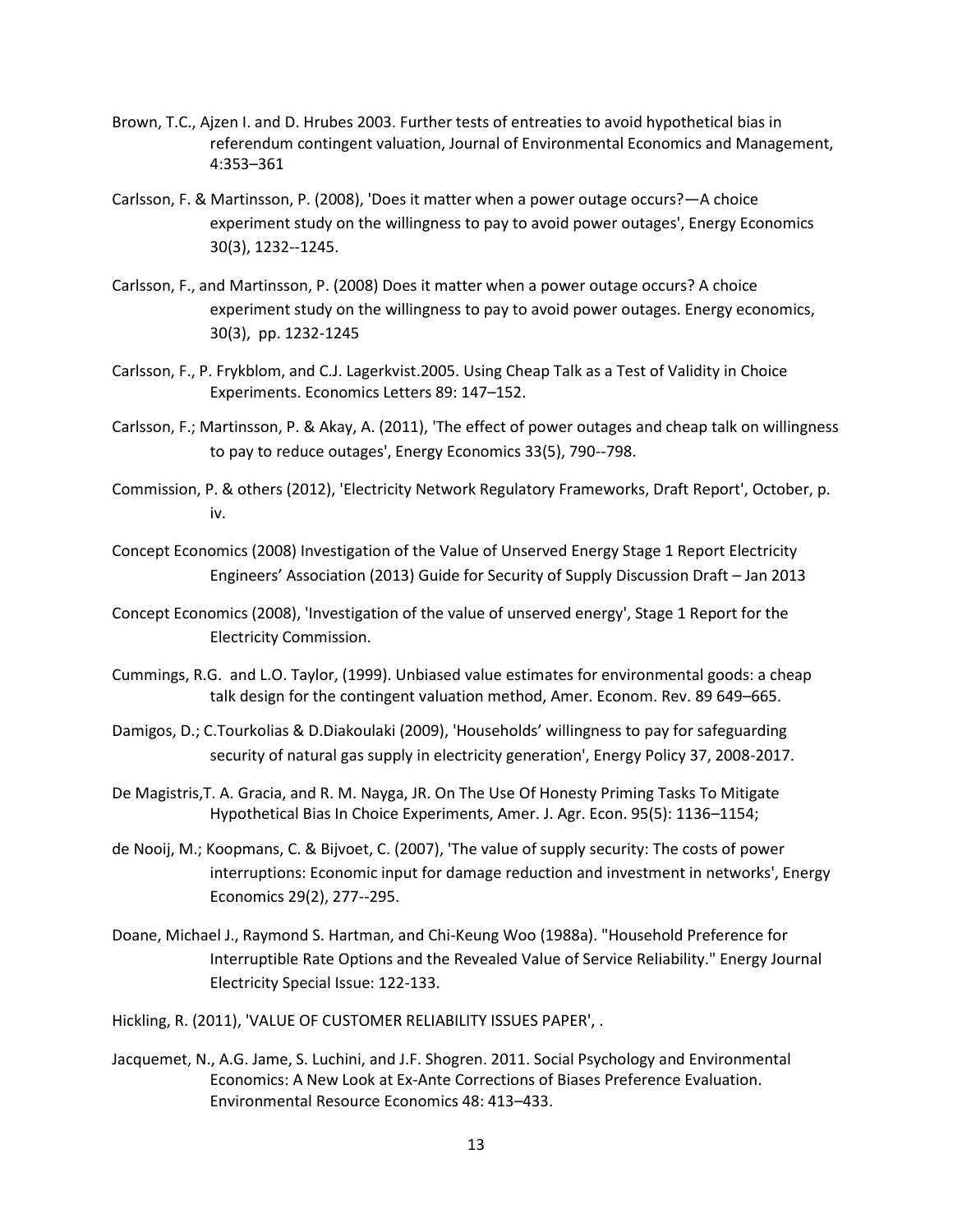- Jacquemet, N., R.V. Joule, S. Luchini, and J.F. Shogren. 2013. Preference Elicitation Under Oath. Journal of Environmental Economics and Management 65 (1): 110–132.
- List, J.A. (2001). Do explicit warnings eliminate the hypothetical bias in elicitation procedures? Evidence from field auctions for sportscards, Amer. Econom. Rev. 91:1498–1507.
- London Economics, (2013). The Value of Lost Load (VoLL) for Electricity in Great Britain, Final report for OFGEM and DECC.
- Loomis, J., A. Gonzalez-Caban, R. Gregory, (1994). Do reminders of substitutes and budget constraints influence contingent valuation estimates?, Land Econom. 70:499–506.
- Loomis, J., T. Brown, B. Lucero, G. Peterson, (1996). Improving validityexperiments of contingent valuation methods: results of efforts to reduce the disparityof hypothetical and actual WTP, Land Econom. 72:450–461.
- Pashler, H., D. Rohrer, C. R. Harris, (2013). Can the goal of honesty be primed? Journal of Experimental Social Psychology 49:959–964
- Pepermans, G. (2011), 'The value of continuous power supply for Flemish households', Energy Policy 39(12), 7853--7864.
- Sanghvi, A. (1982), 'Economic costs of Electricity supply interruptions: US and foreign experience', Energy Economics 4(3), 180--198.
- Scarpa, R., Campbell, D. Hutchinson, W. G. (2007). Benefit estimates for landscape improvements: sequential Bayesian design and respondents' rationality in a choice experiment study. [Land Economics. \(November\) 83\(4\):617-634.](http://www.ingentaconnect.com/content/wisc/lec/2007/00000083/00000004/art00010)
- Suderberg, M. (2008), 'A choice modelling analysis on the similarity between distribution utilities' and industrial customers' price and quality preferences', Energy Economics 30(3), 1246--1262.
- Train, K. (2003), Discrete Choice Methods with Simulation, Cambridge University Press, New York.
- Wacker, G, R. Subramaniam and R. Billinton (1985). "Using Cost of Electric Service Interruption Surveys in the Determination of a Composite Customer Damage Function." International Journal of Energy Systems 5: 100-104
- Willis, K. & Garrod, G. (1997), 'Electricity supply reliability: Estimating the value of lost load', Energy Policy 25(1), 97--103.